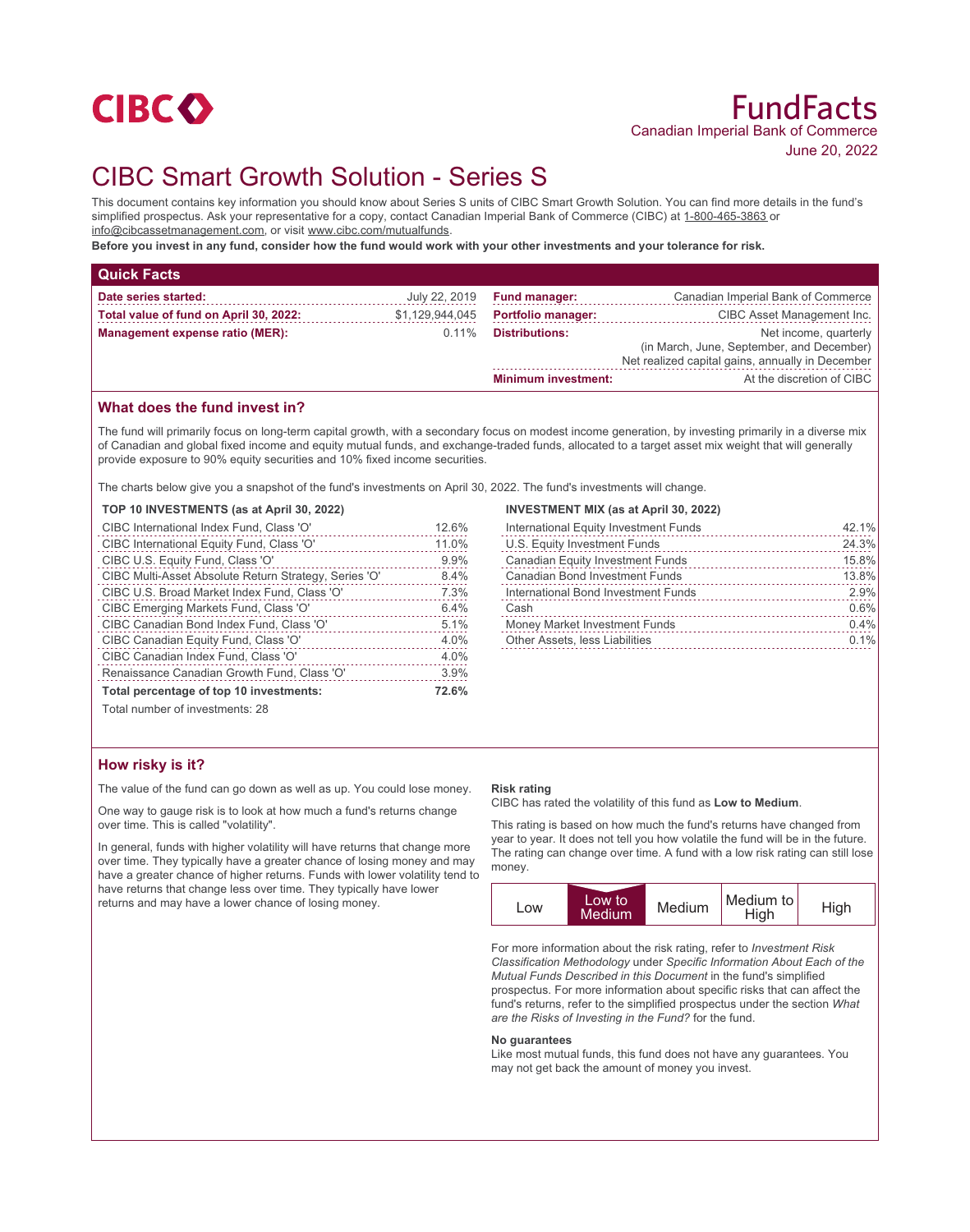## **How has the fund performed?**

This section tells you how Series S units of the fund have performed over the past 2 years. Returns are after expenses have been deducted. These expenses reduce the fund's returns.

## **YEAR-BY-YEAR RETURNS**

This chart shows how Series S units of the fund performed in each of the past 2 calendar years. Series S units have not dropped in value in either of the 2 years. The range of returns and change from year to year can help you assess how risky the fund has been in the past. It does not tell you how the fund will perform in the future.



### **BEST AND WORST 3-MONTH RETURNS**

This table shows the best and worst returns for Series S units of the fund in a 3-month period over the past 2 calendar years. The best and worst 3-month returns could be higher or lower in the future. Consider how much of a loss you could afford to take in a short period of time.

|                    |       | Return 3 months ending  | If you invested \$1,000 at the beginning of the period |
|--------------------|-------|-------------------------|--------------------------------------------------------|
| <b>Best return</b> | 12.8% | June 30, 2020           | Your investment would rise to \$1,128                  |
| Worst return       |       | -12.0%   March 31, 2020 | Your investment would drop to \$880                    |

### **AVERAGE RETURN**

The annual compounded return of Series S units of the fund since July 22, 2019 was 6.6%. If you had invested \$1,000 in the fund on July 22, 2019, your investment would be worth \$1,194 as at April 30, 2022.

| Who is this fund for?                                                                                                                                       | A word about tax                                                                                                                                                                                                                                                                                                                                                                                                                                                                                  |
|-------------------------------------------------------------------------------------------------------------------------------------------------------------|---------------------------------------------------------------------------------------------------------------------------------------------------------------------------------------------------------------------------------------------------------------------------------------------------------------------------------------------------------------------------------------------------------------------------------------------------------------------------------------------------|
| Investors who:<br>• are seeking a long-term capital growth with a secondary focus on<br>modest income generation; and<br>• are investing for the long term. | In general, you will have to pay income tax on any money you make on a<br>fund. How much you pay depends on the tax laws where you live and<br>whether or not you hold the fund in a registered plan such as a<br>Registered Retirement Savings Plan (RRSP) or a Tax-Free Savings<br>Account (TFSA).<br>Keep in mind that if you hold your fund in a non-registered plan, fund<br>distributions are included in your taxable income, whether you receive<br>them in cash or have them reinvested. |
|                                                                                                                                                             |                                                                                                                                                                                                                                                                                                                                                                                                                                                                                                   |

# **How much does it cost?**

The following tables show the fees and expenses you could pay to buy, own, and sell Series S units of the fund. The fees and expenses - including any commissions - can vary among series of a fund and among funds. Higher commissions can influence representatives to recommend one investment over another. Ask about other funds and investments that may be suitable for you at a lower cost.

## **1. SALES CHARGES**

There are no sales charges payable when you buy, switch, or sell Series S units of the fund.